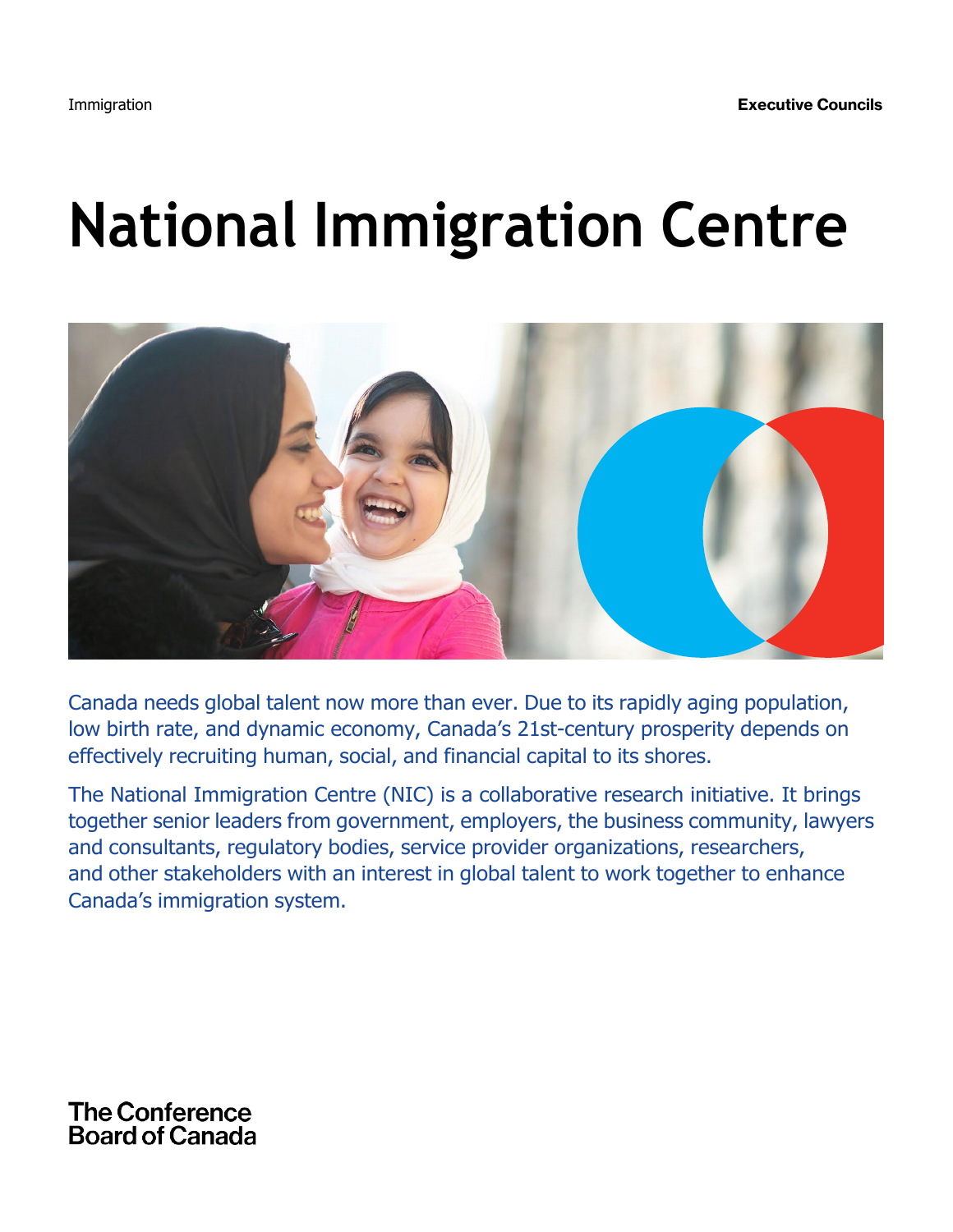The Conference Board of Canada launched the National Immigration Centre in 2018. It has since grown into a respected voice and trusted convener, providing a space for constructive dialogue on the issues confronting Canada's immigration system.

National Immigration Centre members have a vested interest in building a prosperous, healthy future for our immigration system. Members and invited guests meet behind closed doors twice a year across Canada. At these meetings, they review project findings, plan future research, learn from experts, and network with peers.

## Key objectives

- produce evidence-based, independent, and nonpartisan immigration research and analysis
- convene stakeholders to discuss immigration issues, challenges, opportunities, and solutions
- raise public awareness on the importance of immigration to Canada's prosperity

## Who should join the conversation?

The National Immigration Centre is a forum for governments, employers, the business community, lawyers and consultants, regulatory bodies, and other stakeholders. Members have an interest in global talent. They build trusted relationships. And through our applied research, they work together to make a prosperous and healthy future for Canada's immigration system.

## Exclusive benefits

- Be part of a research centre devoted to immigration—and keep your finger on the pulse of key developments and conversations.
- Pool your organization's investment with the other members of the Centre to obtain a greater return.
- Direct a portion of your investment toward areas of NIC's research that are priorities for you and your organization.
- Participate in two meetings a year and gain access to leading‑edge information, as well as the knowledge, perspectives, and best practices of experts and your peers.
- Develop, guide, and review research by sitting on project advisory committees—and receive publications ahead of their official release.
- Stay engaged between meetings through webinars, bulletins, and social media.